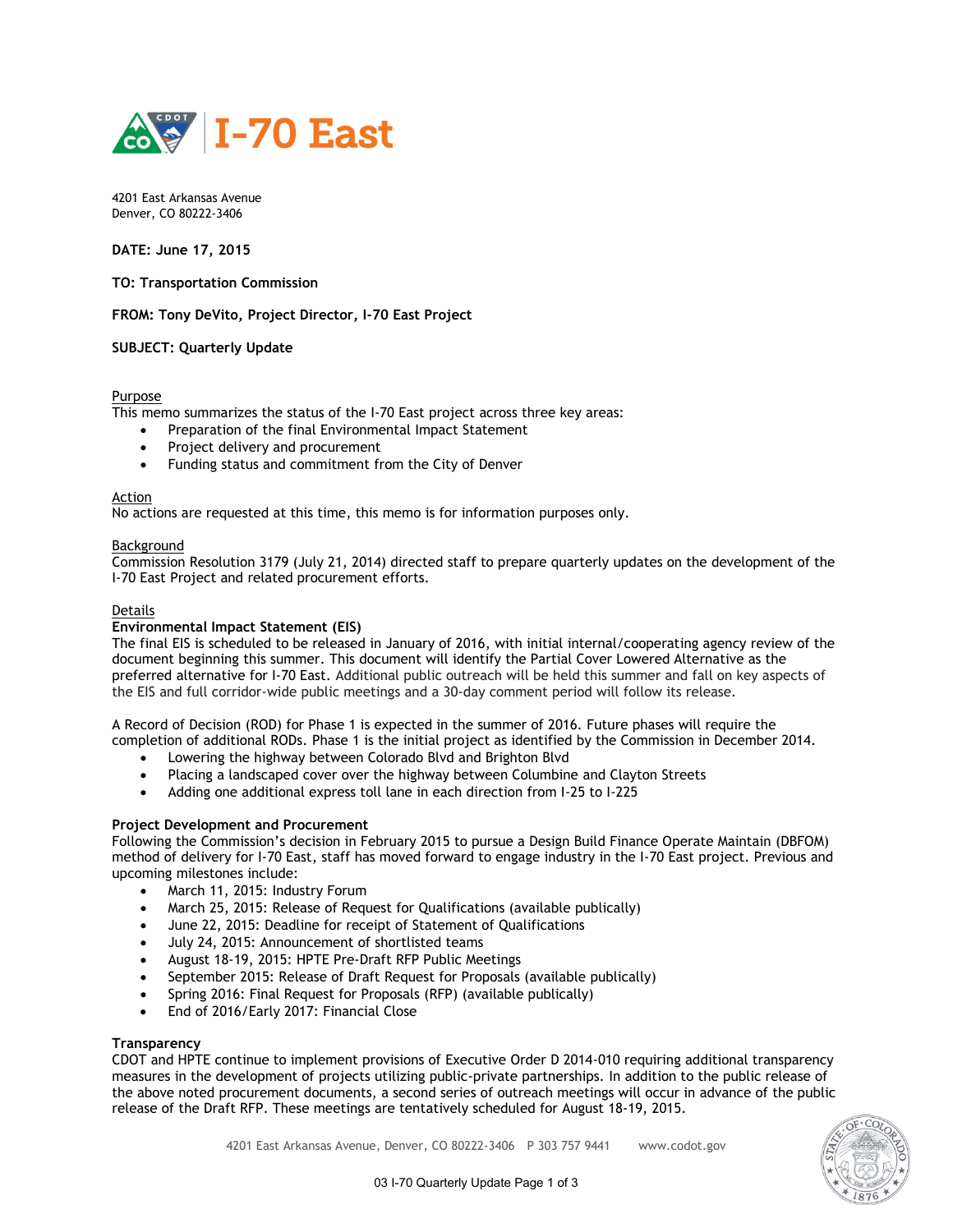## **Project Funding**

Staff has made considerable progress toward securing a funding commitment from the City of Denver to help address the \$90M shortfall resulting from the forecasted reduction in SB 228 revenues. An Intergovernmental Agreement (IGA) with the City of Denver is cur+ attarently under legal review. It will be considered by the Denver City Council this month, with a final vote expected by the end of June. This IGA provides funding support in the form of an annual availability payment totaling \$37M and in-kind contributions to the efficiency and risk reduction of the I-70 East project (\$46M). In addition, the City of Denver has agreed to make the I-25 and Alameda project (est \$30M) the City's top priority for DRCOG funding in the next TIP cycle. The Transportation Commission will be asked to formally approve the IGA at its July 2015 meeting.

Another important component of the IGA is an agreement for CDOT to support drainage improvements that provide early action on key elements of the drainage system needed for I-70 East and additionally support creation of a complimentary system that further protects the interstate in large storm events.

Lastly, staff continues to monitor the quarterly forecasts of SB228 revenues. The next quarterly forecast is expected later this month. Should these forecasts show a change in projected revenues, staff will provide a prompt update to the Commission on the financial impact of this change to the project.

### Next Steps

TC Resolution 3179 also directed staff to develop a comprehensive program addressing disadvantaged and small business utilization and workforce development on the I-70 East project. Staff intends to provide an update on the status of this work at the July Commission meeting.

Attachment Initial IGA Term Sheet May 2015